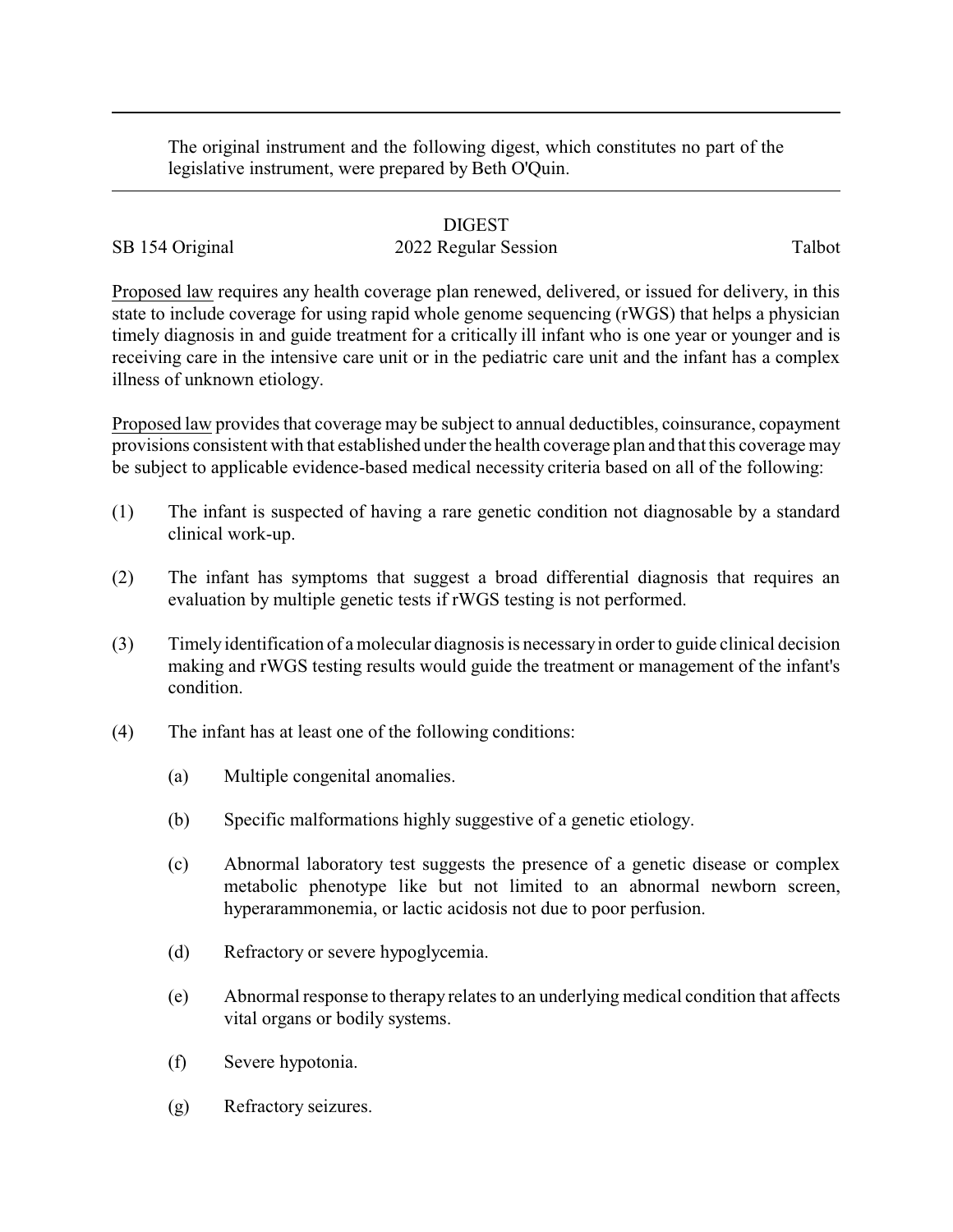- (h) A high-risk stratification on evaluation for a brief resolved unexplained event with any of the following:
	- (i) A recurrent event without respiratory infection.
	- (ii) A recurrent event witnessed seizure-like event.
	- (iii) A recurrent cardiopulmonary resuscitation.
- (i) Abnormal chemistry levels like but not limited to electrolytes, bicarbonate, lactic acid, venous blood gas, and glucose that suggest inborn error of metabolism.
- (j) Abnormal cardiac diagnostic test results suggests possible channelopathies, arrhythmias, cardiomyopathies, myocarditis, or structural heart disease.
- (k) Family genetic history that relates to the infant's condition.

Proposed law provides rapid whole genome sequencing does not cover admission to the hospital if one of the following conditions apply:

- (1) Infection or sepsis with normal response to therapy.
- (2) Confirmed prenatal or postnatal genetic diagnosis is consistent with the infant's condition.
- (3) Hypoxic-ischemic encephalopathy with a clear precipitating event.
- (4) Isolated prematurity.
- (5) Isolated transient tachypnea of the newborn.
- (6) Isolated unconjugated hyperbilrubinemia.
- (7) Nonviable neonates.
- (8) Trauma.
- (9) Meconium aspiration.

Proposed law defines health coverage plan as any hospital, health, or medical expense insurance policy, hospital or medical service contract, employee welfare benefit plan, contract, or other agreement with a health maintenance organization or a preferred provider organization, health and accident insurance policy, or any other insurance contract of this type in the state, including group insurance plans, self-insurance plans, and the office of group benefits programs. Excludes a plan providing coverage for excepted benefits in present law, limited benefit health insurance plans, and short-term policies that have a term of less than 12 months.